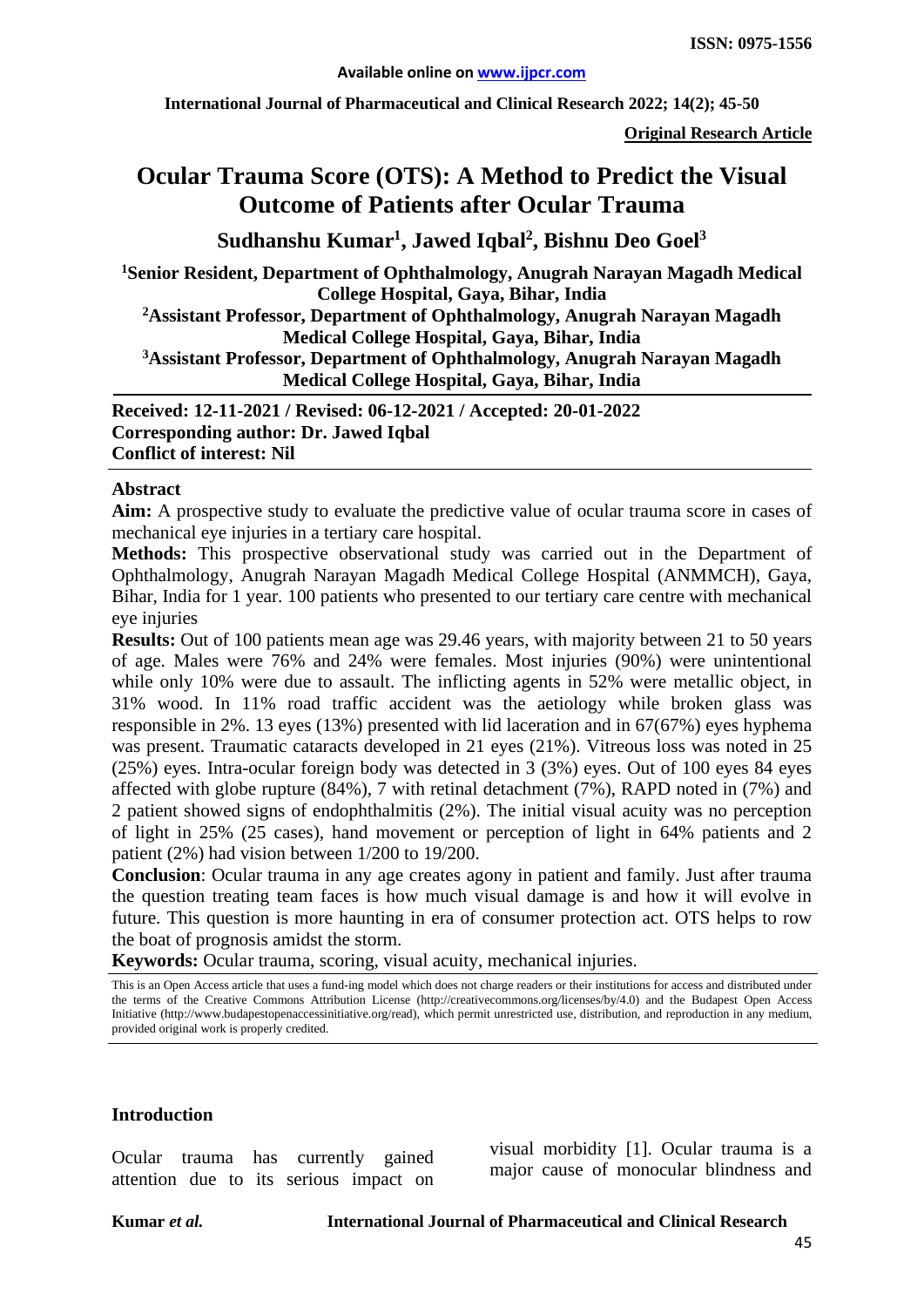visual impairment throughout the world [2,3].

Ocular trauma score (OTS) was proposed to predict the visual outcome of patients after ocular trauma [4]. In 2002 the ocular trauma score (OTS) was published, which estimates visual function (visual acuity) after 6 months of ocular trauma. This OTS scale is useful for guiding the treatment and rehabilitation of the patients with eye injury and to provide the valuable information and advice. According to this OTS scale, the traumatized eye may be placed into one of five categories (Globe rupture, Endophthalmitis, perforating injury, Retinal Detachment and RAPD), each of which has a distinct probability of reaching a range of visual function [4].

Variables which can be identified easily and affect the visual outcome directly are included as deciding factors of OTS. They are visual acuity, globe rupture, endophthalmitis, perforating injury, retinal detachment and RAPD. Each variable was assigned a number called raw points. If variables are not present, its value is zero. Raw points are added to get a raw score. This raw score helps in getting the final OTS (1 to 5) from standard table. After complete examination and investigation of a case of mechanical eye injury, depending on vision and anterior- posterior segment findings, we get raw points. Raw points are summed up to get a raw point score. It is simply like any sports score or exam marks of different subjects; good score guide to victory but in spite of poor score, there does remain hope of winning at last. OTS score of one (0-44 raw point sum) will have poor final visual outcome at 6 months while the OTS score of five (92- 100) will have better final vision outcome.

Purpose of this study was to evaluate the predictive value of ocular trauma score (OTS) in cases of mechanical eye injuries and to study the profile of ocular trauma in a tertiary care hospital.

# **Material and methods:**

This prospective observational study was carried out in the Department of Ophthalmology, Anugrah Narayan Magadh Medical College Hospital (ANMMCH), Gaya, Bihar, India, India for 1 year.100 patients who presented to our tertiary care centre with mechanical eye injuries

# **Methodology**

The findings about significant history and ophthalmic examination were recorded in pre-designed Proforma. The important variables for OTS visual acuity, globe rupture, endophthalmitis, perforating injury, retinal detachment, relative afferent pupillary defect (RAPD) were given special emphasis during initial examination. On first examination each eye was assigned an initial raw score based on the initial visual acuity (VA), anterior and posterior segment finding. Once the raw score sum has been calculated, from the relevant category the eye got corresponding OTS score (Table 1). For each OTS score Table 1 gives the estimated probability of each follow-up visual acuity category. Proper treatment was given to each patient. Initially they were closely followed weekly for 1<sup>st</sup> month, every forth night for next two months. Finally, they were called for final ocular examination to record vision at 6 months.

# **Results:**

Out of 100 patients mean age was 29.46 years, with majority between 21 to 50 years of age. Males were 76% and 24% were females. Most injuries (90%) were unintentional while only 10% were due to assault. The inflicting agents in 52% were metallic object, in 31% wood. In 11% road traffic accident was the aetiology while broken glass was responsible in 2%. 13 eyes (13%) presented with lid laceration and in 67(67%) eyes hyphema was present. Traumatic cataracts developed in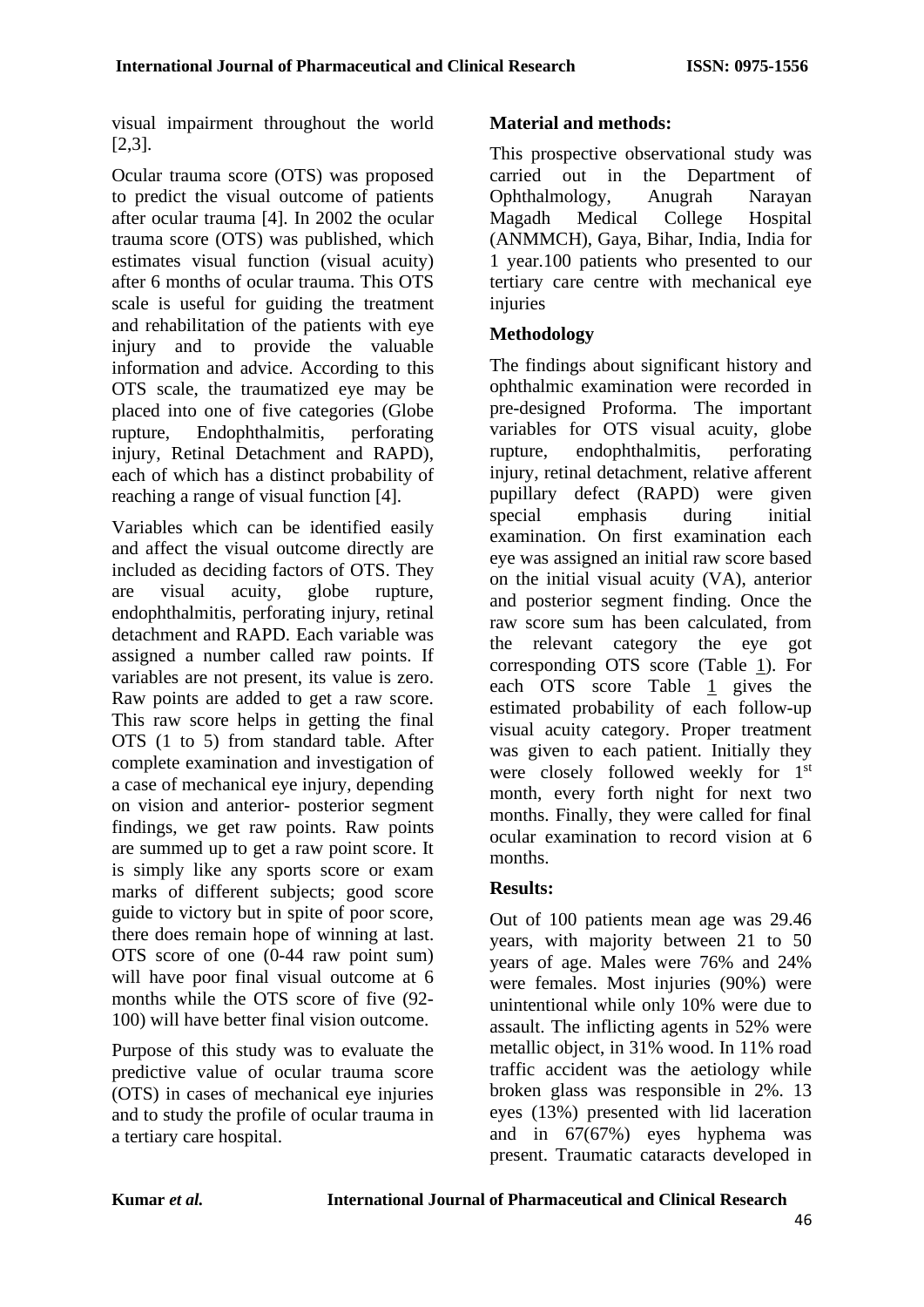21 eyes (21%). Vitreous loss was noted in 25 (25%) eyes. Intra-ocular foreign body was detected in 3 (3%) eyes (Table 2).

Out of 100 eyes 84 eyes affected with globe rupture (84%), 7 with retinal detachment (7%), RAPD noted in (7%) and 2 patient showed signs of endophthalmitis (2%).

The initial visual acuity was no perception of light in 25% (25 cases), hand movement or perception of light in 64% patients and 2 patient (2%) had vision between 1/200 to 19/200.

| Table 1: Estimated probability of follow up visual acuity category at 6 months |  |  |  |
|--------------------------------------------------------------------------------|--|--|--|
|                                                                                |  |  |  |

| Raw score sum | <b>OTS</b> | <b>Npl</b> | Pl/hm | 1/200-19/200 | 20/200-20/50 | $>=20/40$ |
|---------------|------------|------------|-------|--------------|--------------|-----------|
|               | score      |            |       |              |              |           |
| $0 - 44$      |            | 74%        | 18%   | 7%           | 2%           | 1%        |
| $45 - 65$     |            | 29%        | 27%   | 19%          | 14%          | 16%       |
| 66-80         |            | 2%         | 12%   | 14%          | 29%          | 45%       |
| 81-91         |            | 1%         | 2%    | 2%           | 22%          | 75%       |
| 92-100        |            | 0%         | 2%    | 2%           | 5%           | 93%       |

| 2. Demographie uistribution or patients |                    |                          |  |  |  |
|-----------------------------------------|--------------------|--------------------------|--|--|--|
| Demographical Distribution              | Number of patients | Percentage ( $n = 100$ ) |  |  |  |
| Age                                     |                    |                          |  |  |  |
| 5-20 years                              | 37                 | 37                       |  |  |  |
| 21-50years                              | 46                 | 46                       |  |  |  |
| 51-70 years                             | 17                 | 17                       |  |  |  |
| Gender                                  |                    |                          |  |  |  |
| Male                                    | 76                 | 76                       |  |  |  |
| Female                                  | 24                 | 24                       |  |  |  |
| Source of injury                        |                    |                          |  |  |  |
| Metallic object (iron rod and nail)     | 52                 | 52                       |  |  |  |
| Wood, bamboo stick and thorn            | 31                 | 31                       |  |  |  |
| Road traffic accident                   | 11                 | 11                       |  |  |  |
| Broken glass                            | 6                  | 6                        |  |  |  |
| Associated factors                      |                    |                          |  |  |  |
| Lid laceration                          | 13                 | 13                       |  |  |  |
| Hyphema                                 | 67                 | 67                       |  |  |  |
| Traumatic cataract                      | 21                 | 21                       |  |  |  |
| Vitreous loss                           | 25                 | 25                       |  |  |  |
| Intraocular foreign body                | 3                  | 3                        |  |  |  |

#### **2: Demographic distribution of patients**

### **Table 3: Distribution of the variables of the OTS in our sample population (n = 50)**

| <b>Variables</b><br>A. Initial visual acuity |    | $\frac{6}{9}$ |
|----------------------------------------------|----|---------------|
| No PL                                        | 25 | 25            |
| PL or HM                                     | 64 | 64            |
| 1/200 to 19/200                              |    |               |
| 20/200 to 20/50                              |    |               |
| $\geq$ = 20/40                               |    |               |
| <b>B.</b> Globe rupture                      |    |               |

**Kumar** *et al.* **International Journal of Pharmaceutical and Clinical Research**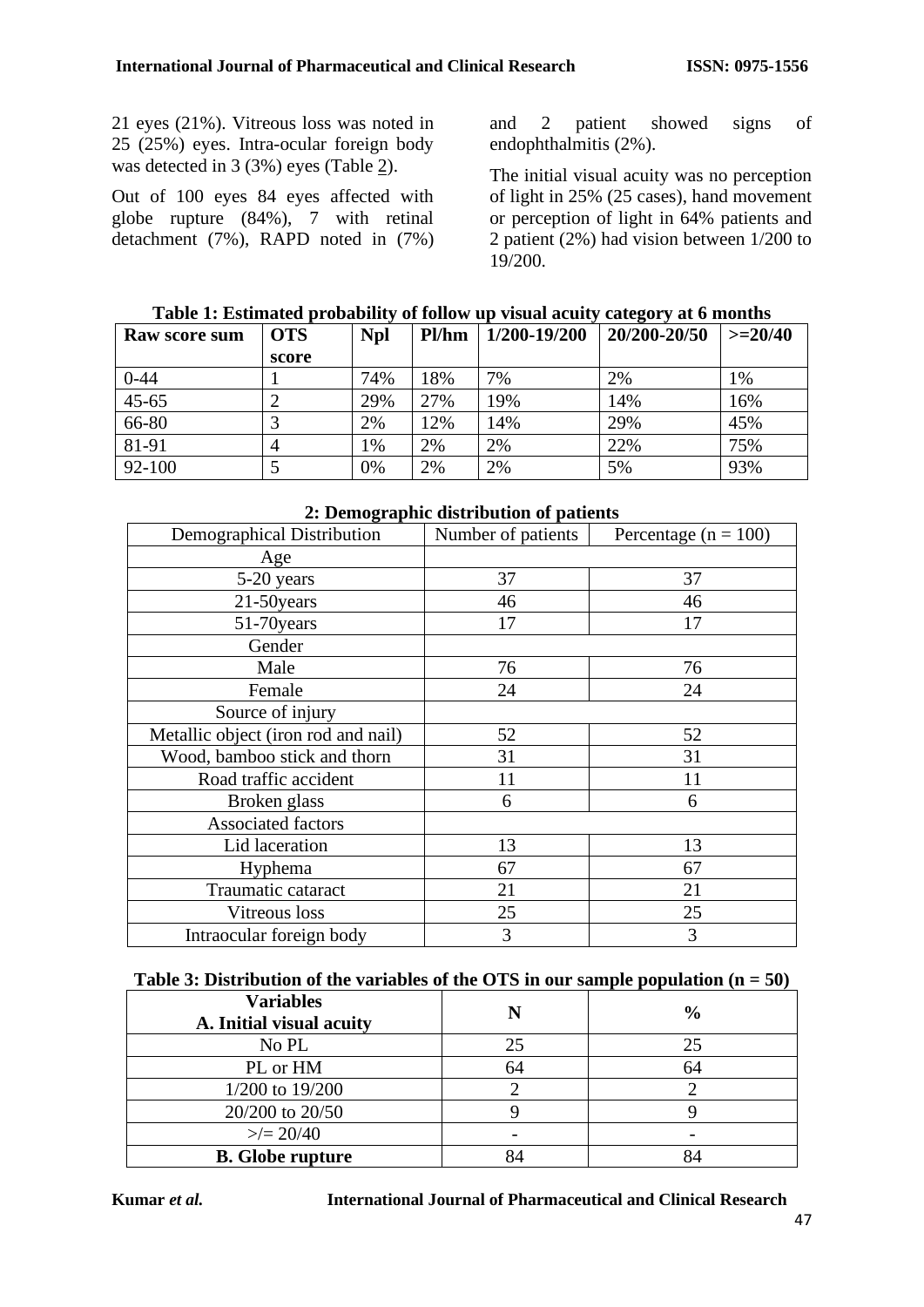| C. Endophthalmitis                    |  |
|---------------------------------------|--|
| D. Perforating injury                 |  |
| E. Retinal detachment                 |  |
| F. Relative afferent pupillary defect |  |

**Table 5: Comparison of final visual acuities and OTScategorical distributions between OTS study and our series**

| Sum of<br><b>Raw Points</b> | <b>OTS</b><br>score | <b>NPL</b> | PL/HM      | $1/200 -$<br>19/200 | $20/200 -$<br>20/50 | $>\!\!>=\!\!20/40$ |
|-----------------------------|---------------------|------------|------------|---------------------|---------------------|--------------------|
| $0 - 44$                    |                     | 75/77.8    | 16/22.2    | 8/0                 | 3/0                 | 1/0                |
| $45 - 65$                   | っ                   | $28/8.1*$  | $27/54.1*$ | 19/13.5             | 16/13.5             | 16/10.8            |
| 66-80                       | 3                   | 2/0        | $12/0*$    | $16/25*$            | $32/50*$            | $42/25*$           |
| 81-91                       |                     | 1/0        | 2/0        | 3/0                 | $23/0*$             | $74/0*$            |
| 92-100                      |                     | 0/0        | 1/0        | 1/0                 | 5/0                 | 95/0*              |

Our study goes much in consensus with OTS described. This study showed few variations (Table 4) like in the category 2 where the NPL ratio was 28% vs. 8.1% and PL/HM was 27% vs. 54.1%. This difference may be because of vision recording is a subjective test and is totally dependent on the status of patient how they respond in traumatised phase while suffering in pain and agony. Sometimes response of patient may be inaccurate. Conventional OTS has been given at that time, when the enucleation was preferred practice in severe trauma for fear of sympathetic ophthalmitis. Now a day's enucleation rate is decreased as better treatment modalities are available. This could affect the results of this category.

Schorkhuber MM et al [5]. also founded statically difference of PL/HM ratio in category 2 (53% vs. 26%) and Unver et al [6]. have also highlighted that final visual acuity for PL/HM in category 2 (55% vs. 26%). The younger the child at the time of visual deprivation, the more rapid the development of Amblyopia [7,8]. In addition, children may develop more extensive postoperative inflammation, scarring, and proliferative vitreoretinopathy than adults which may also affect the anatomic and functional outcomes [9].

Another statically differences we founded in category 3 where 1/200-19/200 ratio (16 vs. 25%; P value: 0.041) and 20/200-20/50 ratio (32% vs. 50%; P value: 0.003) were statistically higher than in the OTS study because in our study many patients presented to us with pupil sparing trauma like small, incised wound in peripheral cornea and peripheral corneoscleral tear. After repairing of peripheral wound, vision of patients has improved. Many patients were there with traumatic cataract in which vision improved after cataract surgery. Some patient's vision improved after hyphema gets resolved. Technically good surgical repair of wound also caused the vision to improved post-operatively. Qi Y et al [10]. [c](#page-5-0)oncluded that the prognostic factors were initial VA, wound location, injury type, cataract removal procedure, and the way of IOL implantation and suggested that the OTS has good sensitivity and specificity for predicting visual outcome in traumatic cataract patients in long follow-up.PL/HM ratio (12% vs. 0%; P value: 0.011), and  $>=20/40$  ratio (42% vs. 25%; P value: 0.03) were statistically lower than in the OTS study because various factors such as age of patient, presence of total body injury, cause of injury, type or mechanism of injury, presence of intraocular foreign body, expulsive haemorrhage, extent of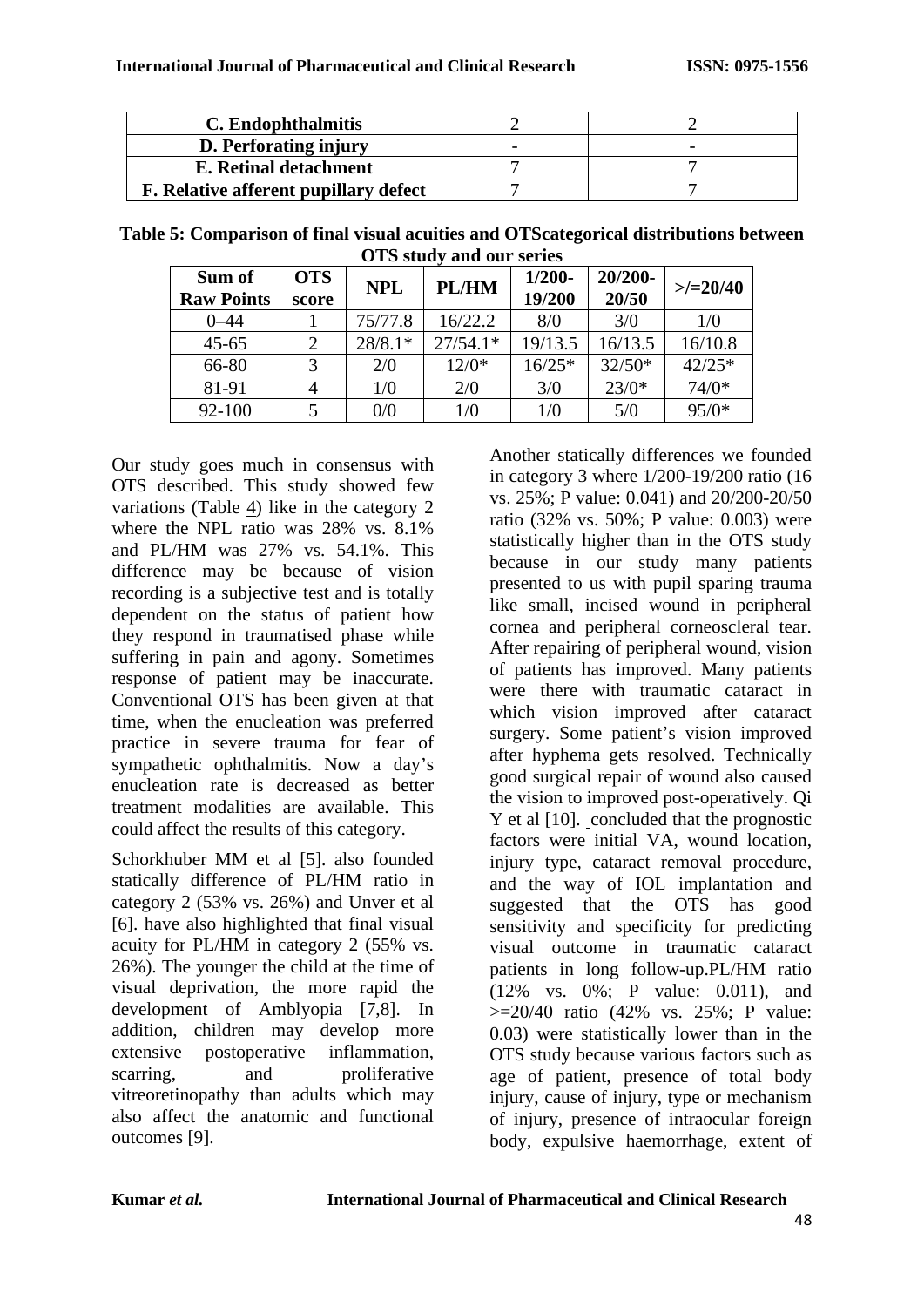wound and size of open globe injury, location of open globe wound, lens damage, hyphema, vitreous haemorrhage, patients from rural background, may have affected our study

We found that most open globe injuries in males involved in manual work. Now the high rate of work-related injuries is alarming. This indicates there are still a number of companies and construction sites hiring labours do not prioritize ocular protection as part of their occupational health and safety project. These labourers usually belonging to the lower socioeconomic status do not give attention on the day of injury and take no medical advice most patients waited for 1 to 3 days before coming for consultation, consistent with the previous study [11]. This could be due to financial constraints and transportation difficulties. Later most patients underwent some form of surgical intervention in addition to medical therapy directing towards the severity of injury.

Based on mode of injury, blunt injury cases had poor final VA compared to penetrating trauma in our study. This can affect the internal structures of the eye by coup-countercoup mechanism resulting in more significant damage and similarly significant injury to optic nerve. With blunt injury, wound can get extended posterior to recti insertion resulting in poorer final vision outcome.

Our study showed majority of patients with initial VA of PL/HM or worse had comparatively good final Visual Acuity. This may be due to traumatic cataract lens removal and good surgical repair of globe and treatment modalities. If the complications like endophthalmitis and retinal detachment develop in later phase of trauma, the value of OTS in predicting pre-operative evaluation of open globe injury is uncertain. In our study most of patients presented to us with open globe injury (globe rupture) it was found to be statically significant.

Visual outcome also depends on the age of patient, type or mechanism of injury, extent of wound and size of open globe injury, location of open globe wound, lens damage, hyphema, vitreous haemorrhage, presence and type of intraocular foreign body. These factors can be responsible for drastic differences in later visual outcome contrary to what is predicted by conventional OTS. As these factors are not mentioned in detail they should be considered in conditions when present. As far as the pre-existing scoring systems are concerned, its applicability is limited in open globe injuries in children. The OTS utilizes a limited number of variables and basic statistics to give the ophthalmologists a 77% chance of predicting the final visual outcome within (plus or minus) one visual category shortly after the eye injury [12].

# **Conclusion:**

Ocular trauma in any age creates agony in patient and family. Just after trauma the question treating team faces is how much visual damage is and how it will evolve in future. This question is more haunting in era of consumer protection act. OTS helps to row the boat of prognosis amidst the storm.

OTS provides the reliable information for ophthalmologists and patients about the prognosis in case of ocular trauma. It helps in deciding the therapeutic approach for practicing ophthalmologists involving the patient and the family.

### **Reference:**

- 1. Desai P, Macewen CJ, Baines P, Minassian DC. Incidence of cases of ocular trauma admitted to hospital and incidence of blinding outcome. Br J Ophthalmol. 1996;80(7):592–6.
- 2. Aghadoost D. Ocular trauma: an overview. Arch Trauma Res. 2014;3(2): e21639.
- 3. Maurya RP, Srivastav T, Singh VP, Mishra CP, Al-Mujaini. The

49